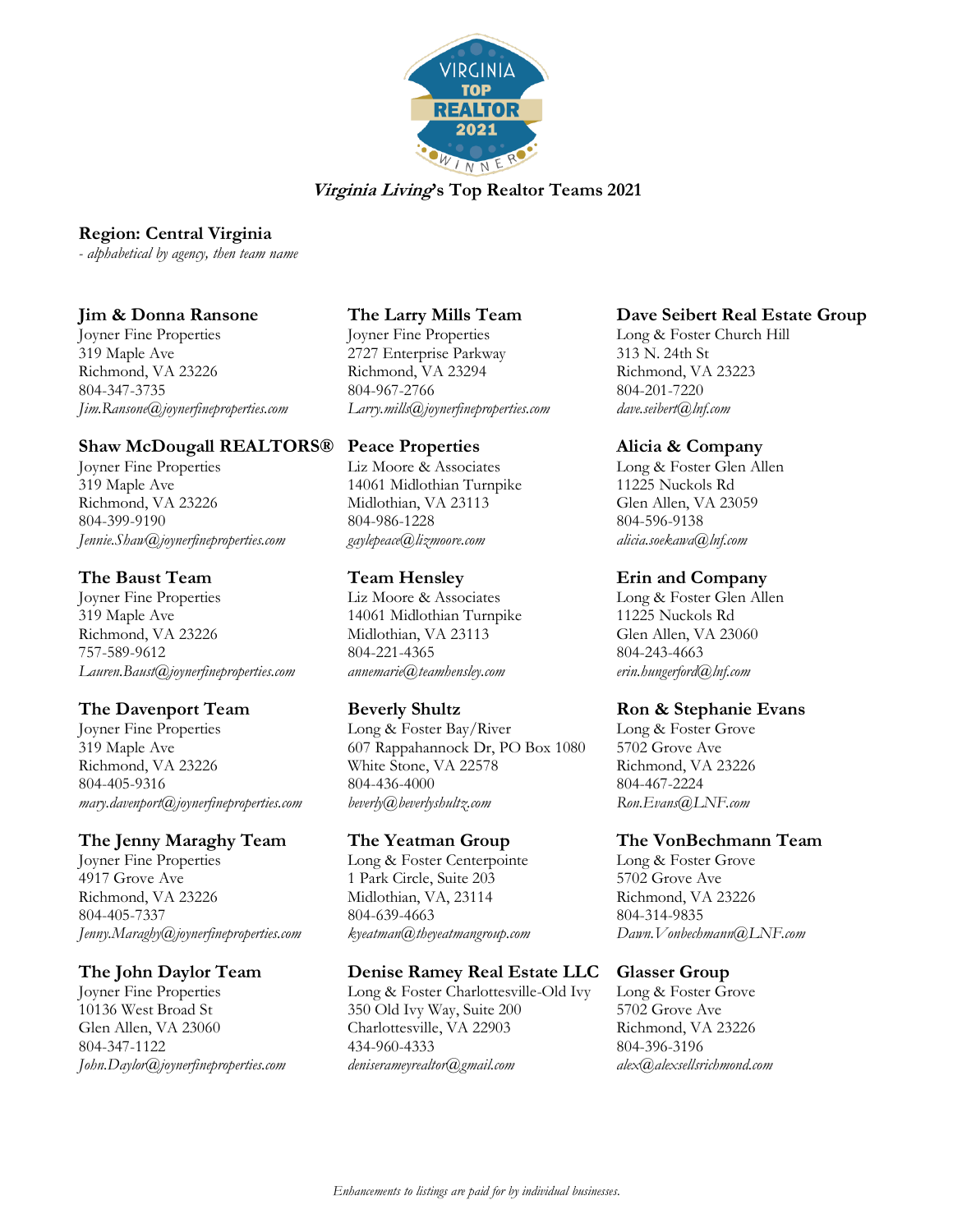

## **Jams Strum Group**

Long & Foster Grove 5702 Grove Ave Richmond, VA 23226 804-432-3408 *james@thestrumgroup.com*

### **Meg Trayhan Homes Teams**

Long & Foster Grove 5702 Grove Ave Richmond, VA 23226 804-356-9045 *meg.traynham@LNF.com*

# **Thiel-Morris Team**

Long & Foster Grove 5702 Grove Ave Richmond, VA 23226 804-467-9022 *john@tmtrva.com*

# **Walker Group Real Estate**

Long & Foster Grove 5702 Grove Ave Richmond, VA 23226 804-439-2880 *eric@walkergroupva.com*

# **The Jenkins Real Estate Group**

Long & Foster Hanover 6150 Mechanicsville Tpke Mechanicsville, VA 23111 804-397-9389 *info@jenkinsrealestategroup.com*

# **The Link Team**

Long & Foster Harbour Pointe 5000 W Village Green Midlothian, VA 23112 804-467-8717 *adam.ligh@lnf.com*

# **The Morgan Team**

Long & Foster Harbour Pointe 5000 W Village Green Midlothian, VA 23112 804-247-0641 *almorganhomes@gmail.com*

### **Alicia & Company**

Long & Foster Innsbrook 11225 Nuckols Rd Glen Allen, VA 23059 804-596-9138 *alicia.soekawa@lnf.com*

# **Brent & Leabough Team**

Long & Foster Innsbrook 11225 Nuckols Rd Glen Allen, VA 23059 804-937-6843 *darlene.brent@lnf.com*

# **Erin & Company**

Long & Foster Innsbrook 11225 Nuckols Rd Glen Allen, VA 23059 804-243-4663 *erin.hungerford@lnf.com*

## **Heirloom-Cooke Realty Group**

Long & Foster Innsbrook 11225 Nuckols Rd Glen Allen, VA 23059 804-572-4219 *david.cooke@lnf.com*

## **Cabell Chidress Group**

Long & Foster Innsbrook Glen Allen 4904 W Clay St Richmond, VA 23230 804-399-4007 *cabell.childress@lnf.com*

## **The Gunnels Group**

Long & Foster Lake Monticello-Fluvanna 3661 Lake Monticello Rd Palmyra, VA 22963 434-960-8987 *maggie@gunnelsgroup.com*

## **The Scott Team**

Long & Foster Tuckahoe 8804 Patterson Ave Richmond, VA 23229 804-852-9294 *Alice@TheScottTeamRVA.com*

### **The Johnson Real Estate Group**

Long & Foster Village of Midlothian 1100 Jefferson Green Circle Midlothian, VA 23113 804-516-5721 *david.johnson@longandfoster.com*

## **The Jamie Younger Team**

Long & Foster Virginia Properties 412 Libbie Ave Richmond, VA 23236 804-513-8008 *jamie.younger@longandfoster.com*

# **Marley Numbers Team**

Long & Foster Williamsburg 5234 Monticello Ave, Suite 110 Williamsburg, VA 23188 757-784-1715 *marleynumbers@gmail.com*

## **Anna Staylor & Team**

Rose & Womble Realty Company 123 S. Lynnhaven Rd Virginia Beach, VA 23452 757-754-2442 *astaylor@roseandwomble.com*

## **Hawthorne & Hatcher**

Shaheen, Ruth, Martin and Fonville Real Estate 420 N Ridge Rd Henrico, VA 23232 804-288-2100 *SallyHawthorne@srmfre.com*

## **Providence Hill**

Shaheen, Ruth, Martin and Fonville Real Estate 420 N Ridge Road Henrico, VA 23229 804-405-0015 *elliott@providencehillrva.com*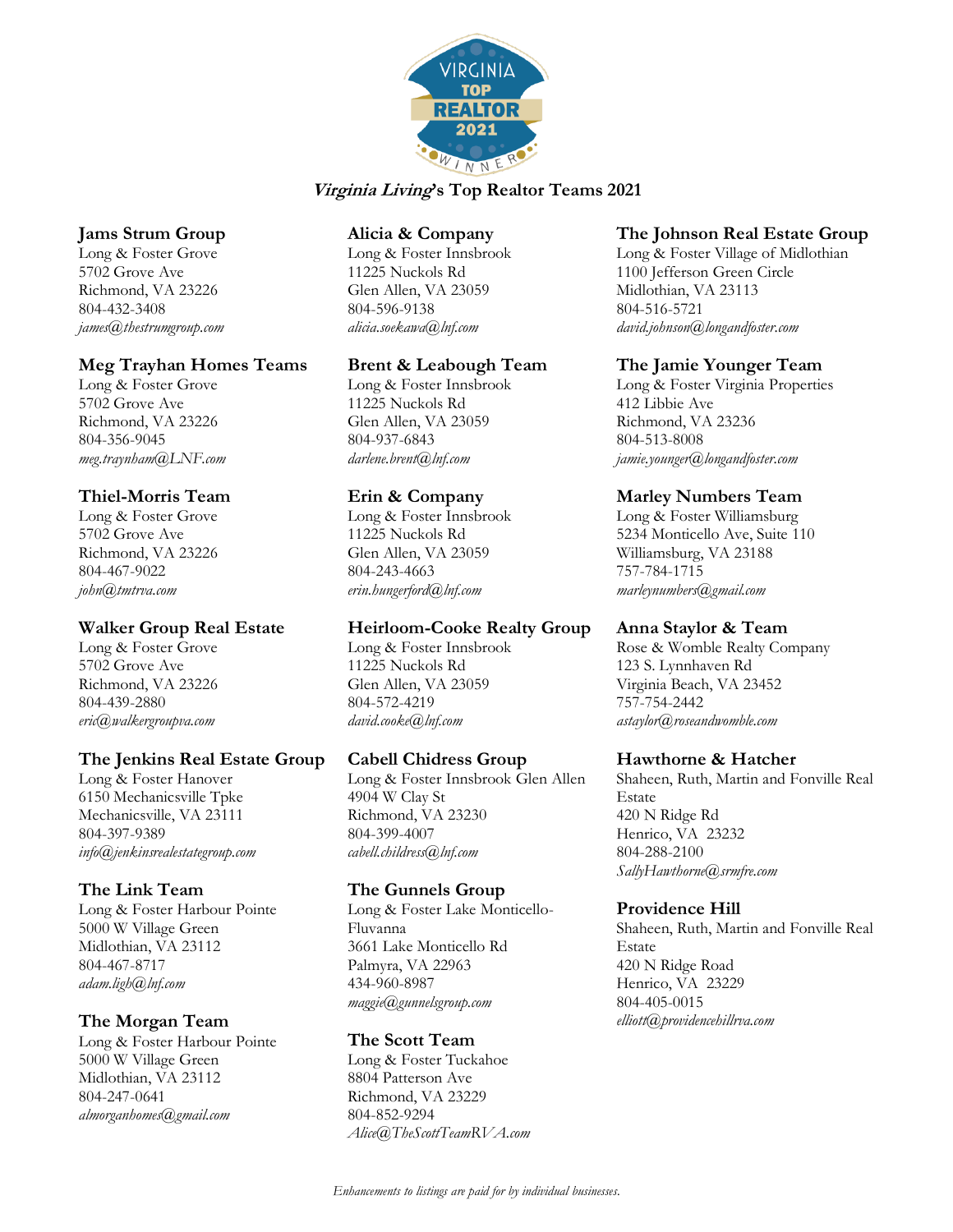

### **The Beran Group**

Shaheen, Ruth, Martin and Fonville Real Abbitt Realty Estate 420 N Ridge Rd Henrico, VA 23230 804-873-8783 *KristinKrupp@srmfre.com*

### **The Eric Piedra Group**

Shaheen, Ruth, Martin and Fonville Real Estate 420 N Ridge Rd Henrico, VA 23231 804-370-4245 *EricPiedra@SRMFRE.com*

### **The Jimmy Benson Team**

Shaheen, Ruth, Martin and Fonville Real Estate 420 N Ridge Rd Henrico, VA 23233 804-399-4916 *JimmyBenson@SRMFRE.com*

## **The Red Door Property Group**

Shaheen, Ruth, Martin and Fonville Real Estate 420 N Ridge Rd Henrico, VA 23234 804-677-5774 *[RobertDavis@srmfre.com](mailto:RobertDavis@srmfre.com)*

## **Region: Eastern Virginia**

*- alphabetical by agency, then team name*

#### **Hazelwood Team**

Abbitt Realty 11835 Fishing Point Dr Newport News, VA 23693 757-879-9138 *hazelwoodteam@aol.com*

## **Samuel and Sherri Martin**

2114 Executive Dr Hampton, VA 23666 757-557-6000 *[Sam@SherryAndSamMartin.com](mailto:Sam@SherryAndSamMartin.com)*

## **Aces Home Team**

Atlantic Sotheby's International Realty 4416 Expressway Dr Virginia Beach, VA 23452 757-777-9870 *victoria.segar@atlanticsir.com*

## **Allison Alliance**

Atlantic Sotheby's International Realty 4416 Expressway Dr Virginia Beach, VA 23452 757-777-9870 *david.allison@atlanticsir.com*

## **Kris Weaver Real Estate Team**

Atlantic Sotheby's International Realty 4416 Expressway Dr Virginia Beach, VA 23452 757-340-5555 *anisia.cornwell@atlanticsir.com*

#### **David and Katie Horsley Dew**

Isabell K Horsley Real Estate 508 Rappahannock Dr White Stone, VA 22578 804-436-6256 *katiedew@horsleyrealestate.com*

### **Community Partner Group**

Keller Williams KW Coastal VA Chesapeake 1100 Volvo Parkway Ste 200 Chesapeake, VA 23320 757-339-0965 *tysonbradley@kw.com*

#### **CoVA Collective Realty**

Keller Williams KW Coastal VA Chesapeake 100 Volvo Parkway, Suite 200 Chesapeake, VA 23320 757-768-9057 *operations@covacollectiverealty.com*

### **JL Williams & Associates**

Keller Williams KW Coastal VA Chesapeake 1100 Volvo Parkway, Suite 200 Chesapeake, VA 23320 757-759-5520 *jlwilliams757@gmail.com*

### **Search 7 Cities**

Keller Williams KW Coastal VA Chesapeake 1100 Volvo Parkway, Suite 200 Chesapeake, VA 23320 757-350-0111 *operations@search7cities.com*

#### **The Rosenberg Real Estate Team**

Keller Williams KW Coastal VA Chesapeake 1100 Volvo Parkway, Suite 200 Chesapeake, VA 23320 757-714-2692 *brad@rosenbergteam.com*

#### **Verity Group Partners**

Keller Williams KW Coastal VA Chesapeake 1100 Volvo Parkway, Suite 200 Chesapeake, VA 23320 757-452-8974 *natalie@veritygroup.pro*

## **John R McGoldrick Team**

Long & Foster Eastern Shore VA-Chincoteague/N. Accomack City 6426 Maddox Blvd, Suite b Chincoteague Island, VA 23336 John: 757-710-3771 Nikki: 757-990-2652 *john.mcgoldrick@lnf.com nikki.mcgoldrick@lnf.com*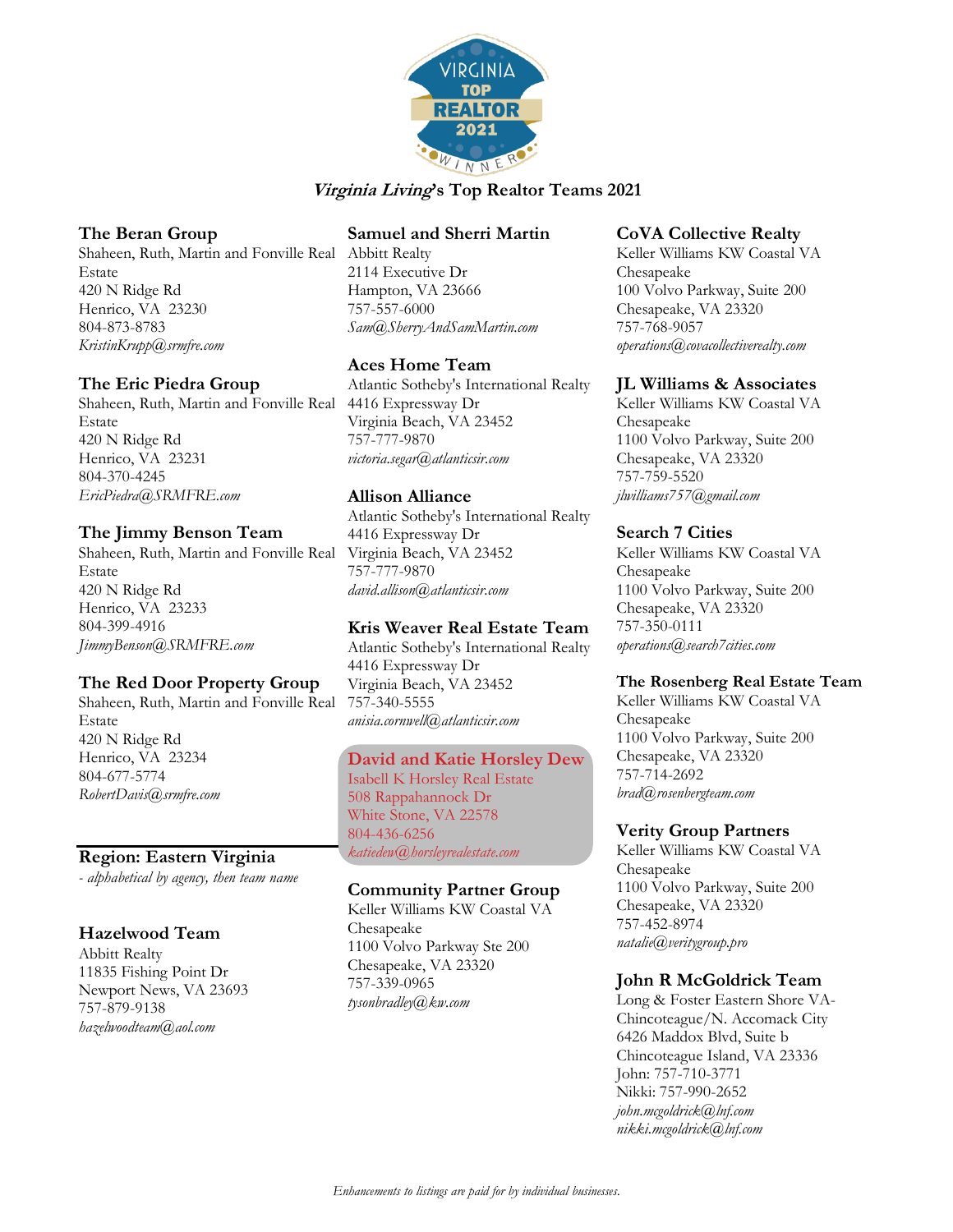

### **Courtney Martinez Team**

Long & Foster Williamsburg 5234 Monticello Ave, Suite 110 Williamsburg, VA 23188 757-871-7342 *courtneymartinez@cox.net*

### **Judy Marsh Team**

Rose & Womble Realty Company 123 S. Lynnhaven Road Virginia Beach, VA 23452 757-459-3683 *judymarsh1@cox.net*

# **The Mac Team**

Rose & Womble Realty Company 4190 S. Plaza Trail Virginia Beach, VA 23452 757-620-7294 *jennimac@roseandwomble.com*

## **Wilkey Extreme Team**

Rose & Womble Realty Company 628 Cedar Rd Chesapeake, VA 23322 757-373-1705 *davidwilkey@roseandwomble.com*

## **Cooper Group**

Berkshire Hathaway HomeServices PenFed Realty, Great Falls 9912 VA-193 Great Falls, VA 22066 703-626-1033 *coopergrouprealestate@gmail.com*

## **M&M Realty Team**

Berkshire Hathaway HomeServices PenFed Realty, Great Falls 9912 VA-193 Great Falls, VA 22066 793-593-1500 *team@maryandmichelle.com*

## **Major-Pardo Group**

Berkshire Hathaway HomeServices PenFed Realty, Reston 1886 Metro Center Drive #200 Reston, VA 20190 571-331-0579 *ramon.pardo@penfedrealty.com*

### **Wateridge Realty**

Berkshire Hathaway HomeServices PenFed Realty, Reston 1886 Metro Center Drive #200 Reston, VA 20190 703-716-2900 *danielle.wateridge@gmail.com*

### **Wiles Group**

Berkshire Hathaway HomeServices PenFed Realty, Reston 1886 Metro Center Drive #200 Reston, VA 20190 571-251-1823 *christine.dean@penfedrealty.com*

## **Fine Nest Realty**

Coldwell Banker Residential Brokerage 2070 Chain Bridge Rd, Suite 103 Vienna/Tysons Corner, VA 22180 517-839-2852 *kelly.martinez@cbmove.com*

### **Guiding Property Solutions (GPS)**

Coldwell Banker Residential Brokerage 4000 Legato Rd, Suite 100 Fairfax, VA 22033 202-957-9377 *indasmith@cbmove.com*

#### **The Couts Group**

Coldwell Banker Residential Brokerage 4000 Legato Rd, Suite 100 Fairfax, VA 22033 793-963-6735 *vcouts@cbmove.com*

### **The DamonSellsHomes Team**

Coldwell Banker Residential Brokerage 4000 Legato Rd, Suite 100 Fairfax, VA 22033 703-283-0200 *dnicholas@cbmove.com*

#### **The Scoggin Home Team**

Coldwell Banker Residential Brokerage 1191 Freedom Dr, Suite 520 Reston, VA 20190 703-898-3903 *kscoggin@cbmove.com*

### **The Wolters Group**

Coldwell Banker Residential Brokerage 4000 Legato Rd, Suite 100 Fairfax, VA 22033 703-304-6405 *rwolters@cbmove.com*

## **Alliance Home Group**

Compass 3001 Washington Blvd, Suite 400 Arlington, VA 22201 703-217-1681 *johanna.baker@compass.com*

#### **Bidwell Properties**

Compass 1313 14th St NW Washington, DC 20005 703-973-4525 *sarah.brown@compass.com*

## **Capitol Z Homes**

Compass 3001 Washington Blvd, Suite 400 Arlington, VA 22201 703-835-0517 *zabrine.watson@compass.com*

## **Casaday Allison Group**

Compass 3471 Wisconsin Ave, Suite 300 Chevy Chase, MD 20815 301-461-0084 *brittany.allison@compass.com*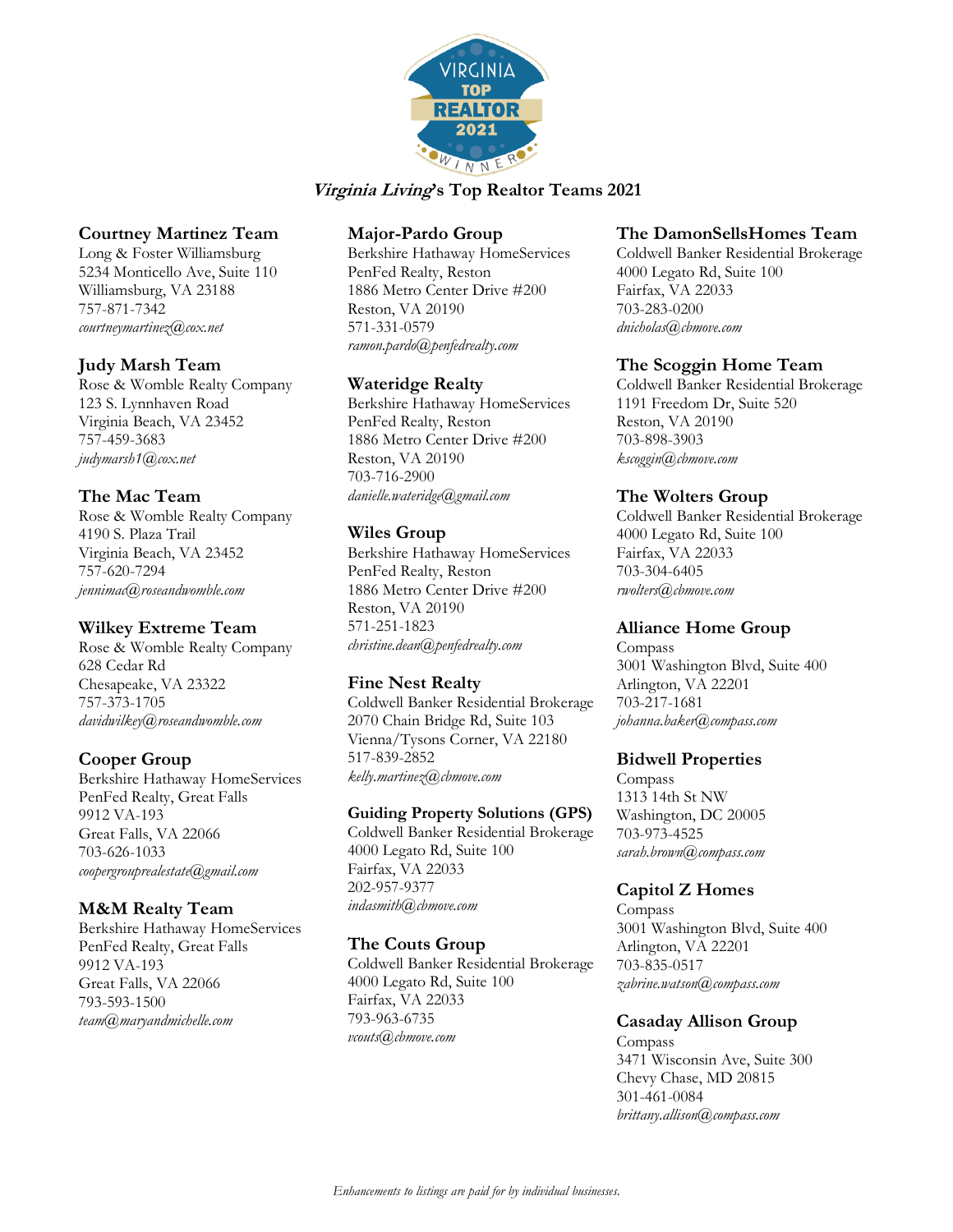

#### **Chapman-Bixby Residential Group**

Compass 3001 Washington Blvd, Suite 400 Arlington, VA 22201 703-628-8973 *josh.chapman@compass.com*

### **Choose Wisely Group**

Compass 6849 Old Dominion Dr, Suite 400 McLean, VA 22101 703-927-3126 *susan.wisely@compass.com*

## **CK Residential Group**

Compass 6849 Old Dominion Dr, Suite 400 McLean, VA 22101 571-345-5885 *cathy.howell@compass.com*

## **Dayna Blumel & Kerry Adams**

Compass 106 N Lee St Alexandria, VA 22314 703-597-2252 *dayna.blumel@compass.com*

## **DC MD VA Homes Group**

Compass 3001 Washington Blvd, Suite 400 Arlington, VA 22201 703-786-6155 *kristie.zimmerman@compass.com*

#### **District Partners**

Compass 3001 Washington Blvd, Suite 400 Arlington, VA 22201 703-926-7603 *andre.perez@compass.com*

## **Hive Residential**

**Compass** 3001 Washington Blvd, Suite 400 Arlington, VA 22201 571-232-2934 *natalie.vaughan@compass.com*

### **Homes of Alexandria Team**

Compass 106 N Lee St Alexandria, VA 22314 703-927-2213 *bobi.bomar@compass.com*

# **Horse Farms & Country Homes**

Compass 6849 Old Dominion Dr, Suite 400 McLean, VA 22101 703-966-9480 *cindy.polk@compass.com*

## **Jacob Hamilton Group**

Compass 1004 King St Alexandria, VA 22314 571-447-3191 *jacob.hamilton@compass.com*

## **Jay Barry Group**

Compass 660 Pennsylvania Ave SE Washington, DC 20003 703-517-7492 *jay.barry@compass.com*

#### **Jenn Smira Team**

Compass 1313 14th St NW Washington, DC 20005 202-340-7675 *jsmira@compass.com*

# **John Eric + Trevor Moore & Associates**

Compass 3001 Washington Blvd, Suite 400 Arlington, VA 22201 703-798-0097 *johneric@compass.com*

## **KMC Homes**

Compass 3001 Washington Blvd, Suite 400 Arlington, VA 22201 540-760-7373 *mike.baffa@compass.com*

### **Lex Lianos + Associates**

Compass 6849 Old Dominion Dr, Suite 400 McLean, VA 22101 703-340-7470 *lex@compass.com*

### **Loughney Residential**

Compass 3001 Washington Blvd, Suite 400 Arlington, VA 22201 703-564-9943 *katie.loughney@compass.com*

## **Mank & Olin**

Compass 1313 14th St NW Washington, DC 20005 202-550-5617 *donna.mank@compass.com*

## **Marga + Justine**

Compass 3002 Washington Blvd, Suite 400 Arlington, VA 22201 703-585-4844 *marga.pirozzoli@compass.com*

#### **McFadden Partners**

Compass 1232 31st St NW Washington, DC 20007 703-216-1333 *mark.mcfadden@compass.com*

## **Mollaan Group**

Compass 1313 14th St NW Washington, DC 20005 202-270-7462 *sina.mollaan@compass.com*

## **Moore Homes**

Compass 3001 Washington Blvd, Suite 400 Arlington, VA 22201 202-999-6293 *john.moore@compass.com*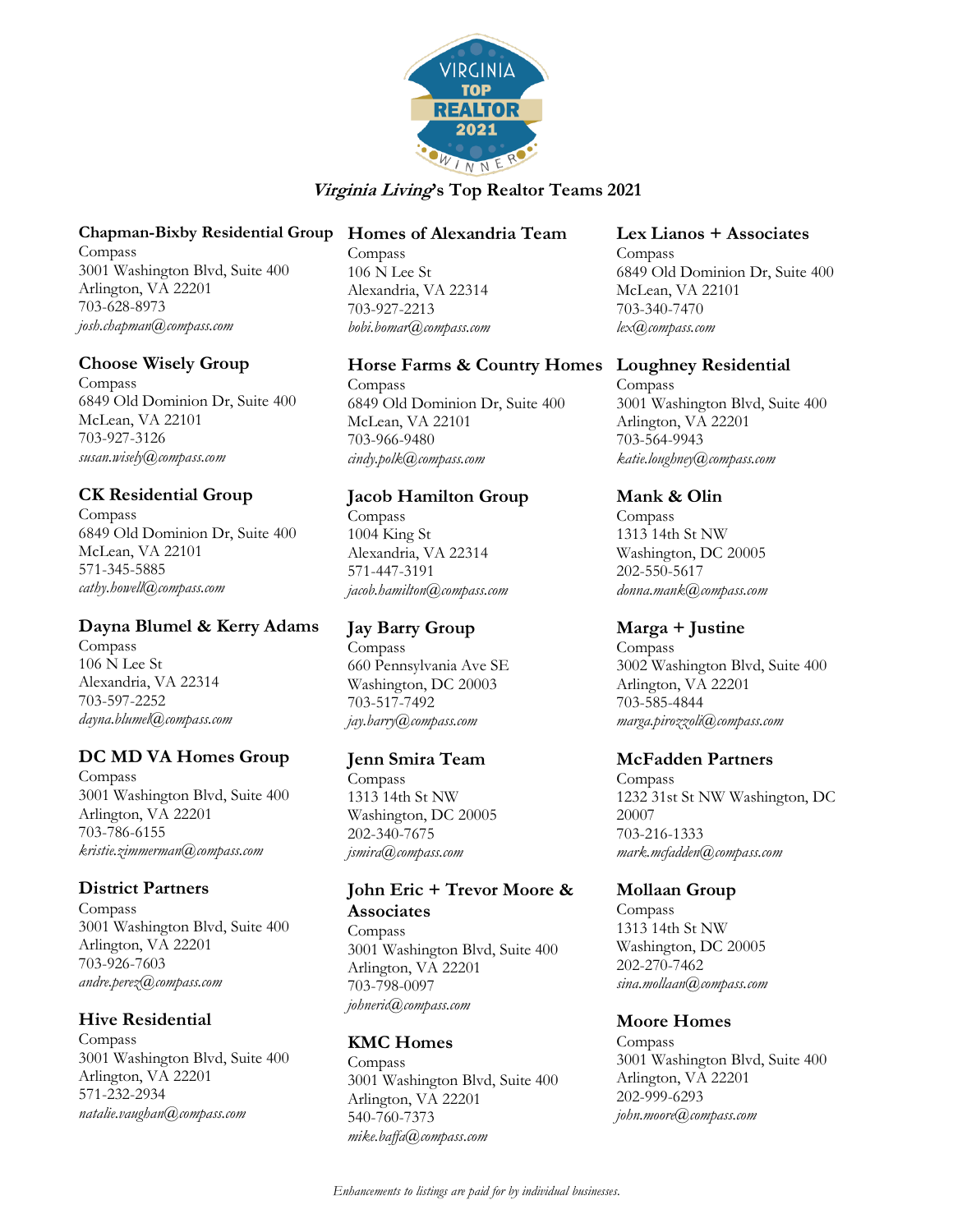

#### **Nassar Group**

Compass 6849 Old Dominion Dr, Suite 400 McLean, VA 22101 202-957-4500 *sam.nassar@compass.com*

### **Olivia Properties**

Compass 3002 Washington Blvd, Suite 400 Arlington, VA 22201 443-472-0016 *olivia.adams@compass.com*

# **Patty Couto Team**

Compass 3003 Washington Blvd, Suite 400 Arlington, VA 22201 703-909-7113 *patty.couto@compass.com*

## **Reishman Group**

Compass 3471 Wisconsin Ave, Suite 300 Chevy Chase, MD 20815 202-271-6441 *lindsay@compass.com*

## **Rob Carter Group**

Compass 1313 14th St NW Washington, DC 20005 202-851-1400 *rob.carter@compass.com*

#### **Shamein & Paras Team**

Compass 6849 Old Dominion Dr, Suite 400 McLean, VA 22101 703-861-6334 *shamein.qadri@compass.com*

#### **Shoshanna & Co.**

Compass 1004 King St Alexandria, VA 22314 202-957-9399 *shoshanna@compass.com*

### **Siebel Homes**

Compass 3001 Washington Blvd, Suite 400 Arlington, VA 22201 703-851-0979 *brian.siebel@compass.com*

### **Silvey Residential**

Compass 44927 George Washington Blvd, Suite 265 Ashburn, VA 20147 703-577-1946 *jc.silvey@compass.com*

#### **Team Koki**

Compass 3471 Wisconsin Ave, Suite 300 Chevy Chase, MD 20815 240-994-3941 *koki.adasi@compass.com*

## **Region: Northern Virginia**

*- alphabetical by agency, then team name*

## **The Casey O'Neal Team**

Compass 3001 Washington Blvd, Suite 400 Arlington, VA 22201 703-217-9090 *casey.oneal@compass.com*

#### **The Charbonneau Group**

Compass 3001 Washington Blvd, Suite 400 Arlington, VA 22201 301-602-7808 *catherine.charbonneau@compass.com*

#### **The Collective**

Compass 1004 King St Alexandria, VA 22314 571-239-2792 *janice.buckley@compass.com*

### **The Deevy Group**

Compass 6849 Old Dominion Dr, Suite 400 McLean, VA 22101 703-930-5198 *joy.deevy@compass.com*

#### **The Goodhart Group**

Compass 106 N Lee St Alexandria, VA 22314 703-362-3221 *sue@compass.com*

#### **The MaryAshley Real Estate Group**

Compass 106 N Lee St Alexandria, VA 22314 860-214-7474 *maryashley.rhule@compass.com*

### **The P&rtners**

Compass 3471 Wisconsin Ave, Suite 300 Chevy Chase, MD 20815 202-607-5877 *meredith.margolis@compass.com*

#### **The Pavlick Group**

Compass 1004 King St Alexandria, VA 22314 571-232-2422 *colleen.pavlick@compass.com*

## **The Peter Knapp Realty Group**

Compass 44927 George Washington Blvd, Suite 265 Ashburn, VA 20147 703-622-0663 *peter.knapp@compass.com*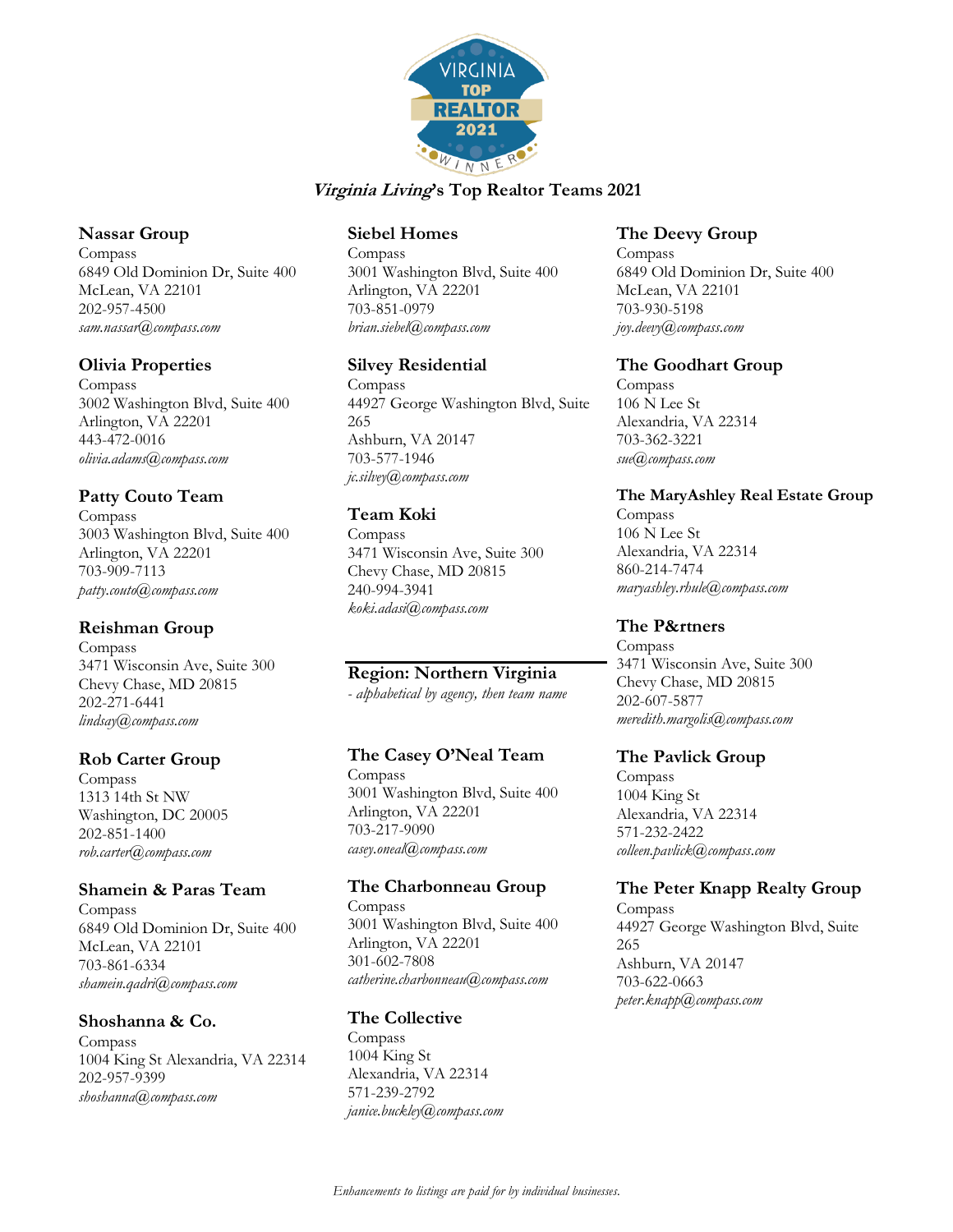

### **The Reeder Team**

Compass 44927 George Washington Blvd, Suite 265 Ashburn, VA 20147 571-528-9459 *simon.reeder@compass.com*

### **The Rivkin Group**

Compass 1004 King St Alexandria, VA 22314 703-598-7788 *bonnie.rivkin@compass.com*

## **The Shaw Copeland Group**

Compass 6849 Old Dominion Dr, Suite 400 McLean, VA 22101 202-631-5880 *mary.copeland@compass.com*

## **The Sherif and Ali Group**

Compass 3001 Washington Blvd, Suite 400 Arlington, VA 22201 703-624-5555 *sherif@compass.com*

#### **The Sue Smith Team**

Compass 6849 Old Dominion Dr, Suite 400 McLean, VA 22101 703-928-7860 *sue.smith@compass.com*

#### **The Tom Buerger Team**

Compass 1313 14th St NW Washington, DC 20005 202-255-2844 *tom.buerger@compass.com*

## **The Wayfinders**

Compass 3001 Washington Blvd, Suite 400 Arlington, VA 22201 202-320-9354 *carolyn.anderson@compass.com*

## **The Wydler Brothers**

Compass 6849 Old Dominion Dr, Suite 400 McLean, VA 22101 703-348-6326 *steve@wydlerbrothers.com*

### **Tracy Dillard Team**

Compass 6849 Old Dominion Dr, Suite 400 McLean, VA 22101 703-861-5548 *racy@compass.com*

# **Treasury Homes**

Compass 6849 Old Dominion Dr, Suite 400 McLean, VA 22101 703-479-9479 *toby.lim@compass.com*

## **Trent & Co.**

Compass 3471 Wisconsin Ave, Suite 300 Chevy Chase, MD 20815 202-210-6448 *trent@compass.com*

## **Vantage Group**

Compass 3003 Washington Blvd, Suite 400 Arlington, VA 22201 703-200-3858 *eric.hernandez@compass.com*

#### **Vassar Broermann Group**

Compass 1313 14th St NW Washington, DC 20005 202-384-7405 *todd@compass.com*

## **Wardman Residential**

Compass 1313 14th St NW Washington, DC 20005 703-447-6137 *evan.johnson@compass.com*

#### **Advon Group**

eXp Realty 929 W Broad #202 Falls Church, VA 22046 512-767-3002 *info@advonre.com*

# **Dinh Pham &**

#### **The Good Life Team**

Fairfax Realty Select 3190 Fairview Park Dr, Suite 101 Falls Church, VA 22042 703-850-4314 *dinh@thegoodlifedmv.com*

# **Erin K Jones Real Estate Team**

Keller Williams KW Metro Center-Alexandria 1701 Duke St Alexandria, VA 22314 703-535-3610 *erinkjones@kw.com*

#### **Fidelis Property Group**

Keller Williams KW Metro Center-Alexandria 1701 Duke St Alexandria, VA 22314 703.535.3610 *mike@fidelispg.com*

## **Fort Hunt Realty Group**

Keller Williams KW Metro Center-Alexandria 1701 Duke St Alexandria, VA 22314 703-535-3610 *Jason.Quimby@verizon.net*

#### **Move With Marion**

Keller Williams KW Metro Center-Alexandria 1701 Duke St Alexandria, VA 22314 703-535-3610 *Marion@movewithmarion.com*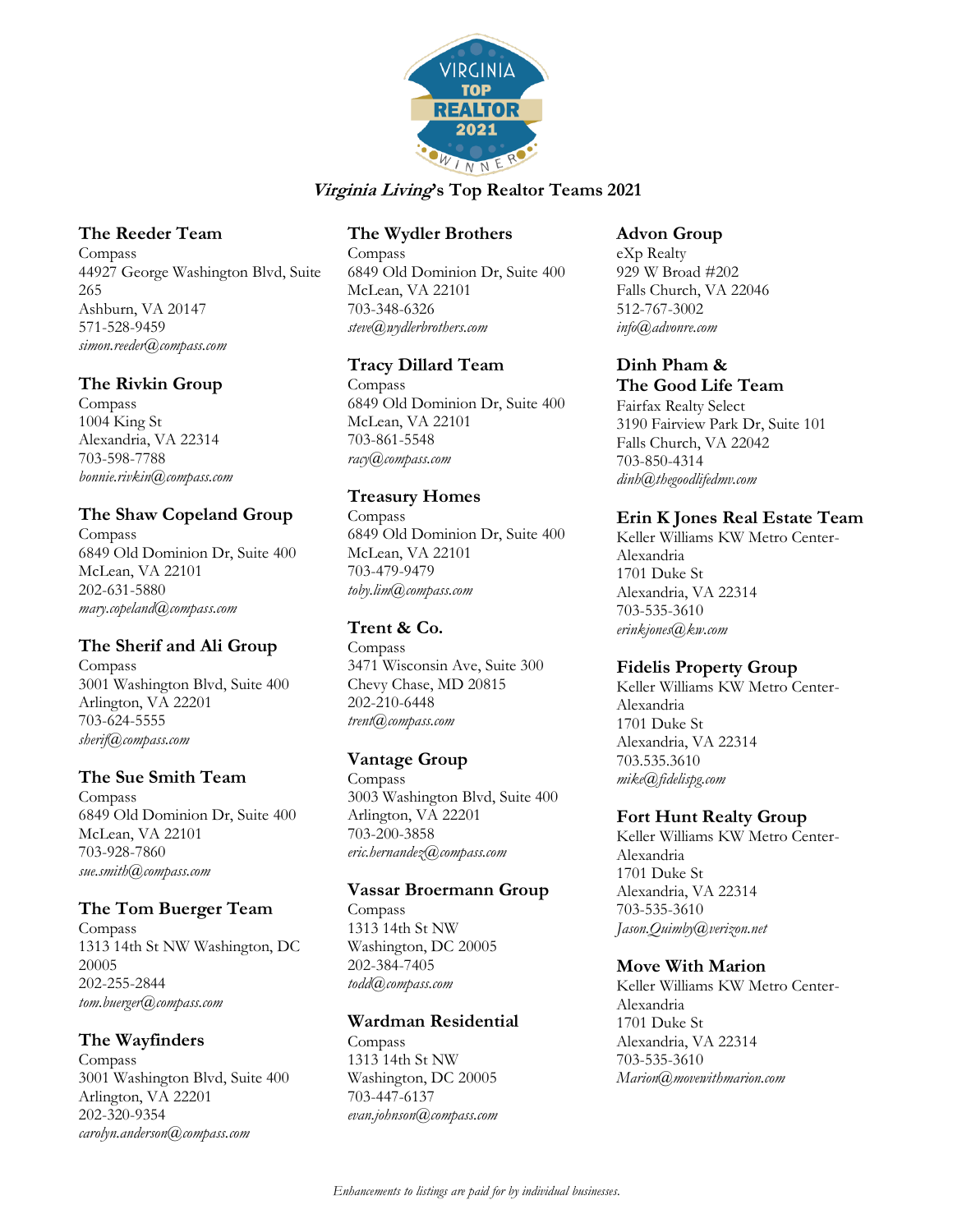

## **Team Jouet**

Keller Williams KW Metro Center-Alexandria 1701 Duke St Alexandria, VA 22314 703-535-3610 *catherine@teamjouet.com*

## **The Commonwealth Team**

Keller Williams KW Metro Center-Alexandria 1701 Duke St Alexandria, VA 22314 703535-3610 *nicole@tcthomes.com*

# **The Duty Group**

Keller Williams KW Metro Center-Alexandria 1701 Duke St Alexandria, VA 22314 703-535-3610 *LuxuryLifestyles@kw.com*

# **The Wasz Dukes Team**

Keller Williams KW Metro Center-Alexandria 1701 Duke St Alexandria, VA 22314 703-535-3610 *joshdukesrealestate@gmail.com*

## **William Close Group**

Keller Williams KW Metro Center-Alexandria 1701 Duke St Alexandria, VA 22314 703-535-3610 *WilliamEClose@gmail.com*

## **Bicycling Realty Group**

Keller Williams KW Metro Center-Arlington 2101 Wilson Blvd, Suite 100 Arlington, VA 22201 703-819-4915 *natalieuroy@gmail.com*

# **Cherry Blossom Property**

Keller Williams KW Metro Center-Arlington 2101 Wilson Blvd, Suite 100 Arlington, VA 22201 202-384-2427 *wendy@cherryblossomproperty.com*

# **City Smart Living**

Keller Williams KW Metro Center-Arlington 2101 Wilson Blvd, Suite 100 Arlington, VA 22201 703-951-3240 *Gabe@citysmartliving.com*

# **Golubin Group**

Keller Williams KW Metro Center-Arlington 2101 Wilson Blvd, Suite 100 Arlington, VA 22201 703-989-1873 *courtney@thegolubingroup.com*

## **Kathy Fong & Associates**

Keller Williams KW Metro Center-Arlington 2101 Wilson Blvd, Suite 100 Arlington, VA 22201 703-927-1737 *kathy@therightmove.net*

## **Kay Houghton & Associates**

Keller Williams KW Metro Center-Arlington 2101 Wilson Blvd, Suite 100 Arlington, VA 22201 703-225-5529 *listings@khassociates.com*

## **Kristin Francis Team**

Keller Williams KW Metro Center-Arlington 2101 Wilson Blvd, Suite 100 Arlington, VA 22201 703-964-1290 *kristin@kfteams.com*

### **New Home University**

Keller Williams KW Metro Center-Arlington 2101 Wilson Blvd, Suite 100 Arlington, VA 22201 301-509-7138 *jubril@newhomeuniversity.com*

## **Rock Star Realty Group**

Keller Williams KW Metro Center-Arlington 2101 Wilson Blvd, Suite 100 Arlington, VA 22201 703-867-8674 *tori@rockstarrealtygroup.com*

# **The Kiger Group**

Keller Williams KW Metro Center-Arlington 2101 Wilson Blvd, Suite 100 Arlington, VA 22201 630-207-8693 *Brad@thekigergroup.com*

## **The Powell Team**

Keller Williams KW Metro Center-Arlington 2101 Wilson Blvd, Suite 100 Arlington, VA 22201 571-239-0333 *jenniferpowell@kw.com*

## **Three Stones Residential**

Keller Williams KW Metro Center-Arlington 2101 Wilson Blvd, Suite 100 Arlington, VA 22201 703-307-4609 *dave@tsrhomes.com*

## **Cathy's Home Team**

Keller Williams Lee Beaver Associates 8100 Ashton Ave Manassas, VA 20109 703-608-6342 *cathy@cathyshometeam.com*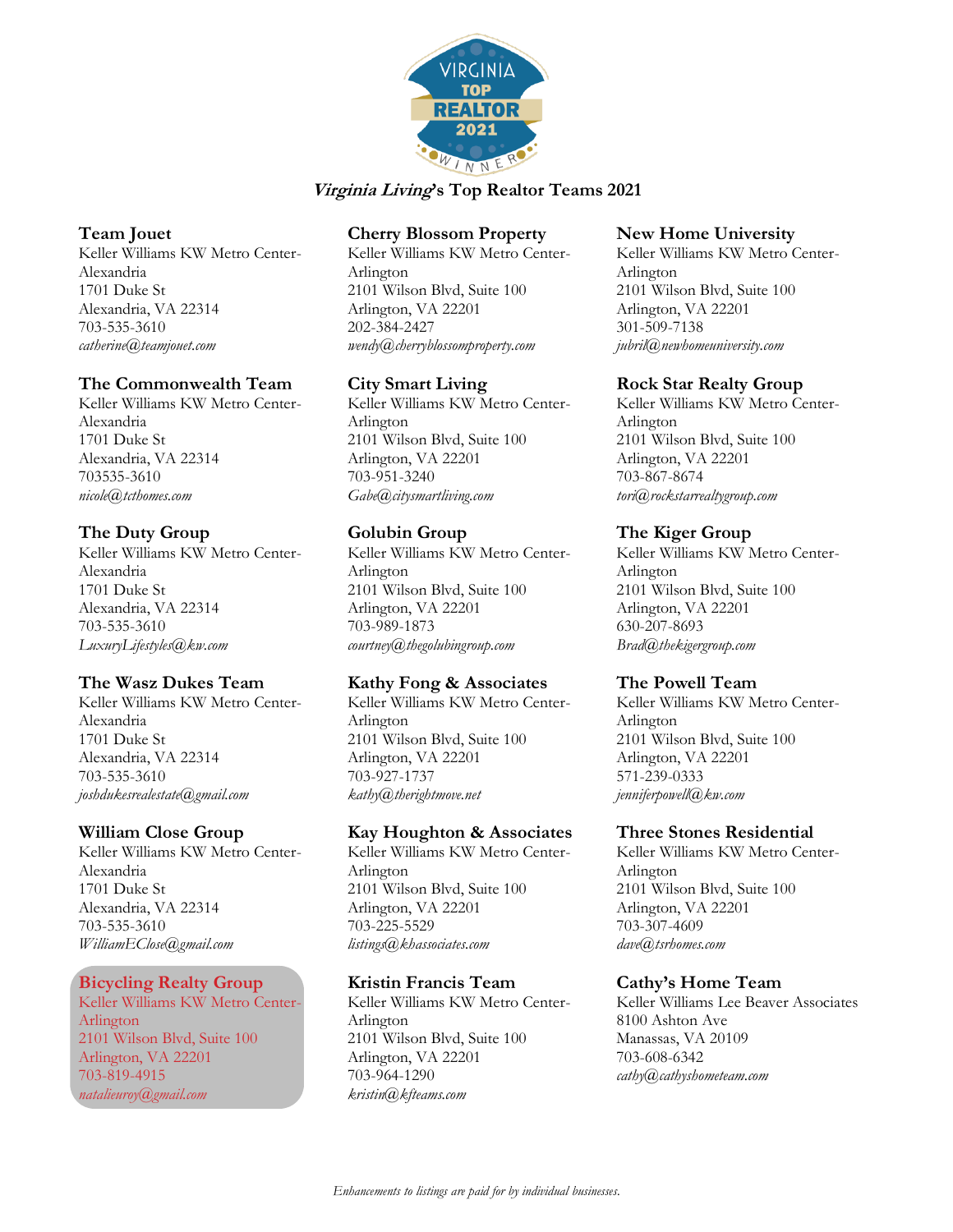

## **Front Porch Team**

Keller Williams Lee Beaver Associates 8100 Ashton Ave Manassas, VA 20109 703-232-3917 *julietmayers.kw@gmail.com*

### **Simply Elite Home Team**

Keller Williams Lee Beaver Associates 8100 Ashton Ave Manassas, VA 20109 703-244-8787 *joe@simplyelitehometeam.com*

## **The Fant Team**

Keller Williams Lee Beaver Associates 8100 Ashton Ave Manassas, VA 20109 703-930-3070 *thefantteam@gmail.com*

## **Lauryn Eadie - Circadian Realty Group, LLC**

Keller Williams Reston 11700 Plaza America Dr, Suite 150 Reston, VA 20190 703-898-4771 *lauryn@circadianrealty.com* 

#### **Hoffman Real Estate Group**

Keller Williams McLean 6820 Elm St Mclean, VA 22101 703-309-2205 *bhoffmankw@gmail.com*

#### **Chris White Family Real Estate**

Long & Foster Alex/Old Town Historic **District** 400 King St Alexandria, VA 22314 703-283-9028 *chris.white@longandfoster.com*

## **Lizluke Team**

Long & Foster Alex/Old Town Historic Long & Foster Alex/Old Town Historic **District** 400 King St Alexandria, VA 22314 703-868-5676 *elizabeth@lizluke.com*

## **Mary Taylor & Pat Tierney**

Long & Foster Alex/Old Town Historic Long & Foster Alexandria/Kingstowne **District** 400 King St Alexandria, VA 22314 703-548-5687 *Mary.Taylor@LNF.com*

### **McCormick & Lusk Team**

Long & Foster Alex/Old Town Historic Long & Foster Burke/Fairfax **District** 400 King St Alexandria, VA 22314 202-270-8392 *daniel.luks@LNF.com*

## **Poole Braun Team**

Long & Foster Alex/Old Town Historic Long & Foster Burke/Fairfax **District** 400 King St Alexandria, VA 22314 703-731-9577 *poolebraunteam@gmail.com*

#### **The Capalbo Team**

Long & Foster Alex/Old Town Historic Long & Foster Burke/Fairfax **District** 400 King St Alexandria, VA 22314 571-239-8386 *capalbo.steve@gmail.com*

#### **The Gorman Group**

Long & Foster Alex/Old Town Historic Long & Foster Burke/Fairfax **District** 400 King St Alexandria, VA 22314 703-861-4825 *betsy.gorman@longandfoster.com*

#### **The Irmer Group**

**District** 400 King St Alexandria, VA 22314 703-346-7283 *Martine@LNF.com*

#### **The Gillette Team**

Centre 5911 Kingstowne Vlge Pkwy, Suite 110 Alexandria, VA 22314 703-307-5698 *Ally@SheilaGillette.com*

#### **John Astorino & Associates**

Station/Clifton 6045 Burke Center Pkwy Burke, VA 22015 703-503-1819 *john.astorino@longandfoster.com*

## **Ngoc Do & Associates**

Station/Clifton 6045 Burke Center Pkwy Burke, VA 22015 703-798-2899 *nd@ngocdo.com*

#### **The Billups Team**

Station/Clifton 6045 Burke Center Pkwy Burke, VA 22015 703-967-8700 *billups@cox.net*

# **The Mary & Cathy Team, LLC**

Station/Clifton 6045 Burke Center Pkwy Burke, VA 22015 571-276-9421 *cathy.deloach@longandfoster.com*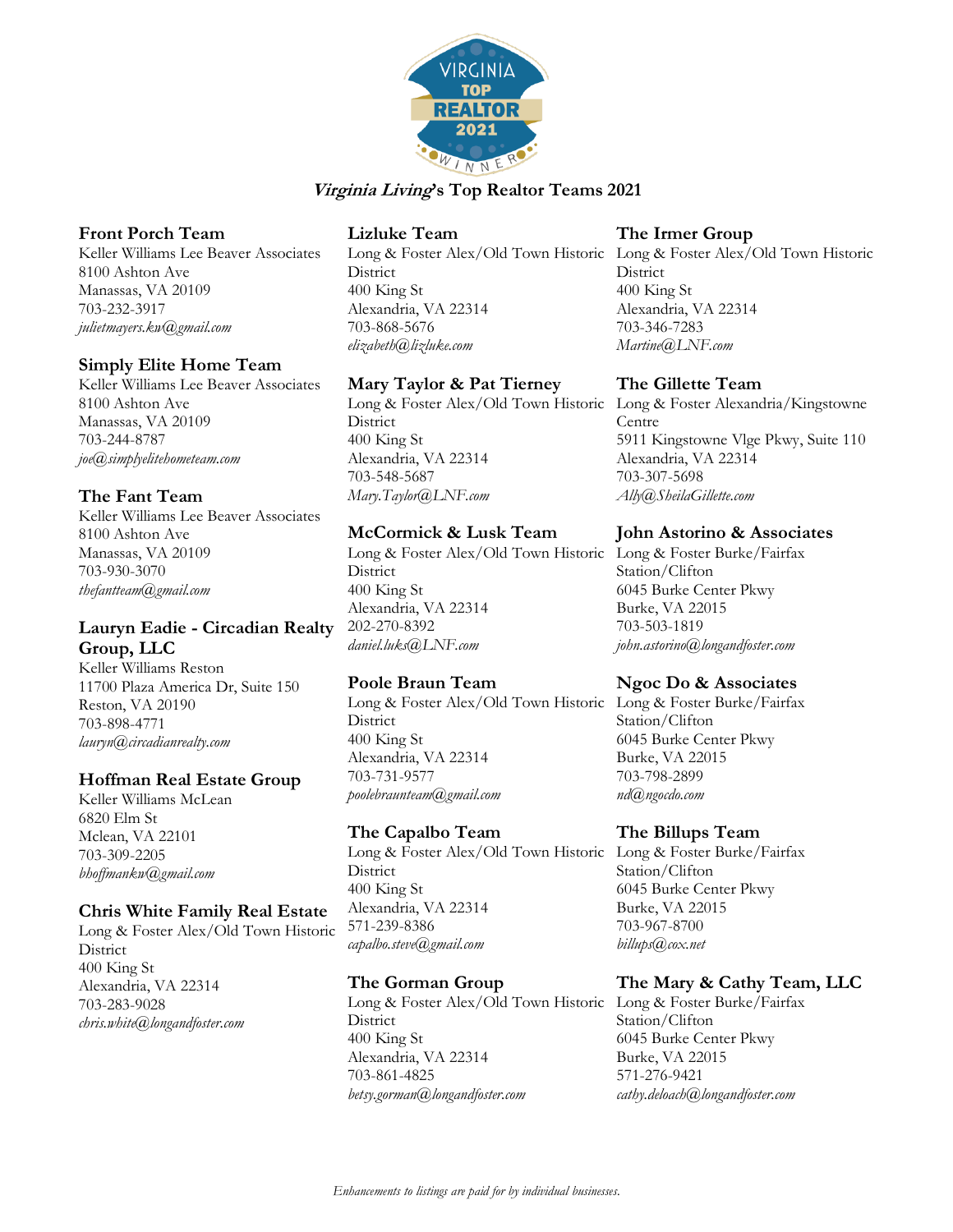

## **The Mason Group**

Long & Foster Burke/Fairfax Station/Clifton 6045 Burke Center Pkwy Burke, VA 22015 703-755-0296 *jim.fox@realtor.com*

### **Virginia Realty Partners, LLC**

Long & Foster Burke/Fairfax Station/Clifton 6045 Burke Center Pkwy Burke, VA 22015 703-819-8388 *brkworks@aol.com*

### **Coleman & Associates**

Long & Foster Fairfax Centre 13135 Lee Jackson Memorial Hwy Fairfax, VA 22033 703-624-6004 *Tony@GoColeman.com*

#### **Cristina Dougherty & Associates**

Long & Foster Fairfax Centre 13135 Lee Jackson Memorial Hwy Fairfax, VA 22033 703-969-0471 *getkeyedup@gmail.com*

## **Traci Oliver Team**

Long & Foster Fairfax Centre 13135 Lee Jackson Memorial Hwy Fairfax, VA 22033 703-505-7614 *Traci@TraciOliverTeam.com*

#### **Amanda Jones Team**

Long & Foster Fairfax Mosaic 3060 Williams Dr. Unit 101 Fairfax, VA 22031 703-929-1296 *amanda.sells.dc@gmail.com*

## **Debbie Dogrul Associates**

Long & Foster Fairfax Mosaic 3060 Williams Dr. Unit 101 Fairfax, VA 22031 703-425-3582 *info@teamdda.com*

### **Mandy Book & Dorit Paz**

Long & Foster Fairfax Mosaic 3060 Williams Dr. Unit 101 Fairfax, VA 22031 703-655-4592 *mandy.book@longandfoster.com*

### **Stan Kaszuba Associates**

Long & Foster Fairfax Mosaic 3060 Williams Dr. Unit 101 Fairfax, VA 22031 703-624-7838 *stan.kaszuba@lnf.com*

## **Andy Shannon and Associates**

Long & Foster Fredericksburg 1910 William St Fredericksburg, VA 22031 540-659-6136 *andyshannonrealtor@gmail.com*

#### **Brooke Miller Real Estate**

Long & Foster Fredericksburg 1910 William St Fredericksburg, VA 22031 540-287-1603 *Brooke.miller@LNF.com*

#### **Heart of Virginia Properties**

Long & Foster Fredericksburg 1910 William St Fredericksburg, VA 22031 540-840-3651 *Tammy.berfield@LNF.com*

## **Barbie Poppe Karnes Team - Red Door Fine Properties, LLC**

Long & Foster Gainesville 7526 Limestone Dr Gainesville, VA 20155 703-309-5548 *barbiecontracts@gmail.com*

#### **The Bill Denny Group**

Long & Foster Gainesville 7526 Limestone Dr Gainesville, VA 20155 703-629-3360 *bill.denny@lnf.com*

## **The Eisenhard Group**

Long & Foster Gainesville 7526 Limestone Dr Gainesville, VA 20155 571-723-7653 *marybeth@marybeth.com*

# **The Greco Group**

Long & Foster Gainesville 7526 Limestone Dr Gainesville, VA 20155 703-408-5625 *Annette.Greco@Longandfoster.com*

## **The Natalie & Curt Team**

Long & Foster Gainesville 7526 Limestone Dr Gainesville, VA 20155 703-200-4703 *Natalei.Mcartor@Longandfoster.com*

#### **Dianne Van Volkenburg**

Long & Foster Great Falls 9841 Georgetown Pike Great Falls, VA 22066 703-405-1134 *dianne@longandfoster.com*

#### **Tom & Cindy and Associates, LLC**

Long & Foster Kingstowne 5911 Kingstowne Vlge Pkwy, Suite 110 Alexandria, VA 22315 703-822-0207 *Cindy@hellovirginia.com*

## **Selling Loudoun Team**

Long & Foster Leesburg 508 E Market St Leesburg, VA 20176 571-218-2503 *eve@sellingloudoun.com*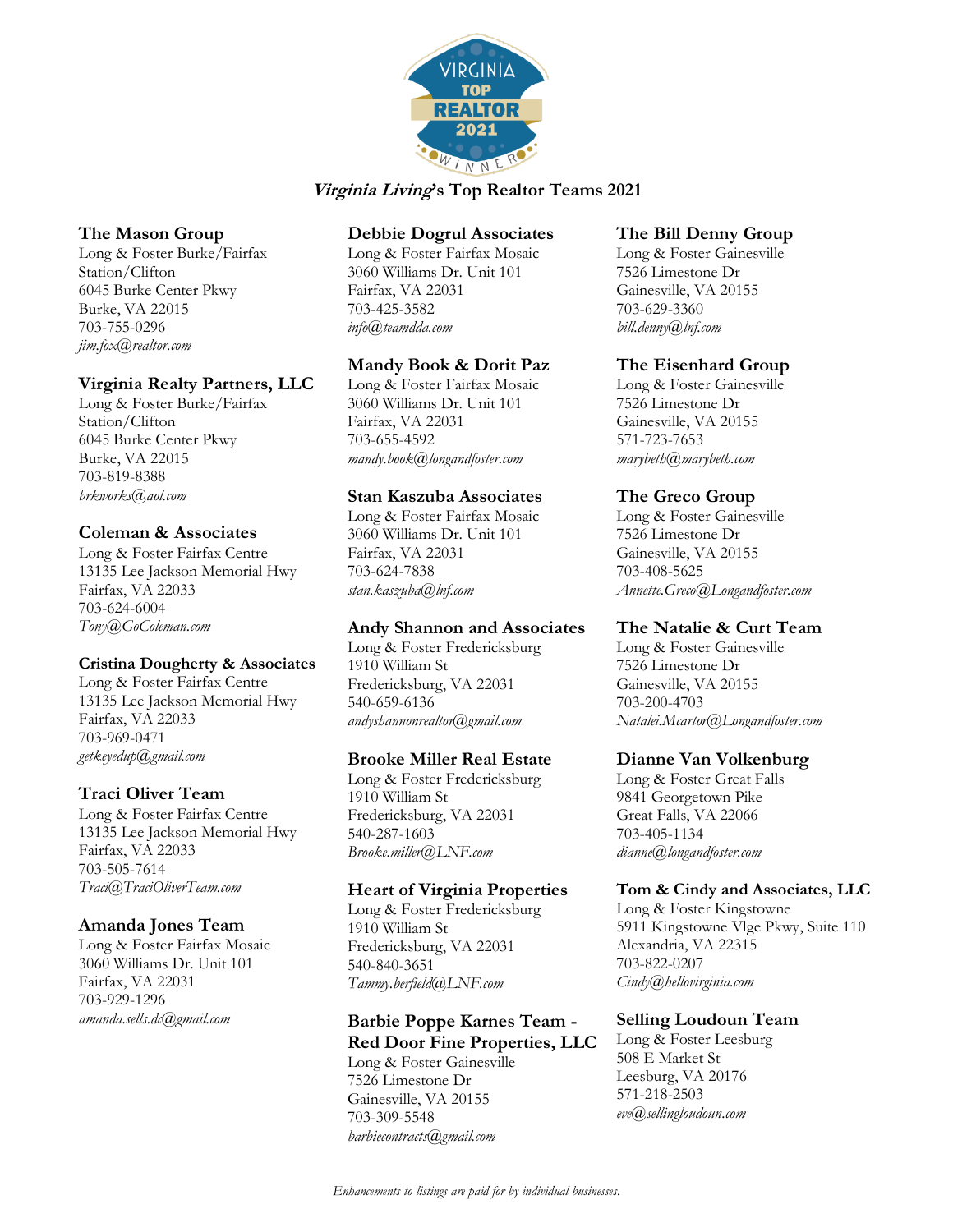

### **Louise & Bernie Team**

Long & Foster Manassas 10748 Sudley Manor Dr Manassas, VA 20109 703-371-8582 *LouLou@LNF.com*

#### **Kate & Ron Team**

Long & Foster McLean 1355 Beverly Rd Mclean, VA 22101 703-303-4618 *kate.ryan@longandfoster.com*

# **Meyers Benson Group**

Long & Foster McLean 1355 Beverly Rd Mclean, VA 22101 703-506-0952 *marjorie.meyers@longandfoster.com*

## **Mike Anastasia Group**

Long & Foster McLean 1355 Beverly Rd Mclean, VA 22101 703-501-1000 *mike.anastasia@longandfoster.com*

#### **Talout International, LLC**

Long & Foster McLean 1355 Beverly Rd Mclean, VA 22101 703-873-1901 *fouad.talout@gmail.com*

## **Team Thiel**

Long & Foster McLean 1355 Beverly Rd Mclean, VA 22101 202-810-2155 *megan@teamthielrealestate.com*

## **Extraordinary Transitions**

Long & Foster One Loudoun 20396 Exchange St. 1st Floor Ashburn, VA 20147 703-726-3405 *pamela.jones@longandfoster.com* 

### **The Marlene Baugh Team**

Long & Foster One Loudoun 20396 Exchange St. 1st Floor Ashburn, VA 20147 703-779-3557 *marlene.baugh@longandfoster.com* 

### **Spencer Marker Team**

Long & Foster Redwood Square 6134 Redwood Sq. #102 Centerville, VA 20121 703-830-6123 *spencer@seln4u.com*

## **Angela Mitchell**

Long & Foster Reston 2100 Reston Pkwy, Suite 102 Reston, VA 20191 703-201-8650 *amitchellre@gmail.com*

## **Homes by Houses**

Long & Foster Reston 2100 Reston Pkwy, Suite 102 Reston, VA 20191 703-201-8660 *kimhousehomes@gmail.com*

#### **Marilyn and Chris Brennan**

Long & Foster Reston 2100 Reston Pkwy, Suite 102 Reston, VA 20191 703-927-1319 *marilyn@brennanteam.com*

#### **Marnie Schaar and Associates**

Long & Foster Reston 2100 Reston Pkwy, Suite 102 Reston, VA 20191 703-509-3107 *Marnie@LNF.com*

## **Thadd Kezar**

Long & Foster Reston 2100 Reston Pkwy, Suite 102 Reston, VA 20191 703-980-6756 *thadd.kezar@longandfoster.com*

#### **The O'Gorman Team**

Long & Foster Reston 2100 Reston Pkwy, Suite 102 Reston, VA 20191 703-860-8025 *boofie@boofie.com*

### **The Corus Group**

Long & Foster Tysons Corner 8227 Old Courthouse Rd-1st fl. Tysons Corner, VA 22182 703-862-7044 *mike@corushome.com*

# **The PJ Team**

Long & Foster Tysons Corner 8227 Old Courthouse Rd-1st fl. Tysons Corner, VA 22182 703-244-3807 *pjsikand@hotmail.com*

## **The Harrington Team**

Long & Foster Vienna/Oakton 309 Maple Ave, West Vienna, VA 22180 703-938-4200 *Sarah.harrington@LNF.com*

#### **The Will Farley Team, LLC**

Long & Foster Warrenton 492 Blackwell Rd Warrenton, VA 20186 540-219-6617 *Will.farley@lnf.com*

## **Cindy Fox & Company**

Long & Foster Woodbridge/Prince William Parkway 13875 Hedgewood Dr Woodbridge, VA 22193 703-851-7409 *Cindy.Fox@LNF.com*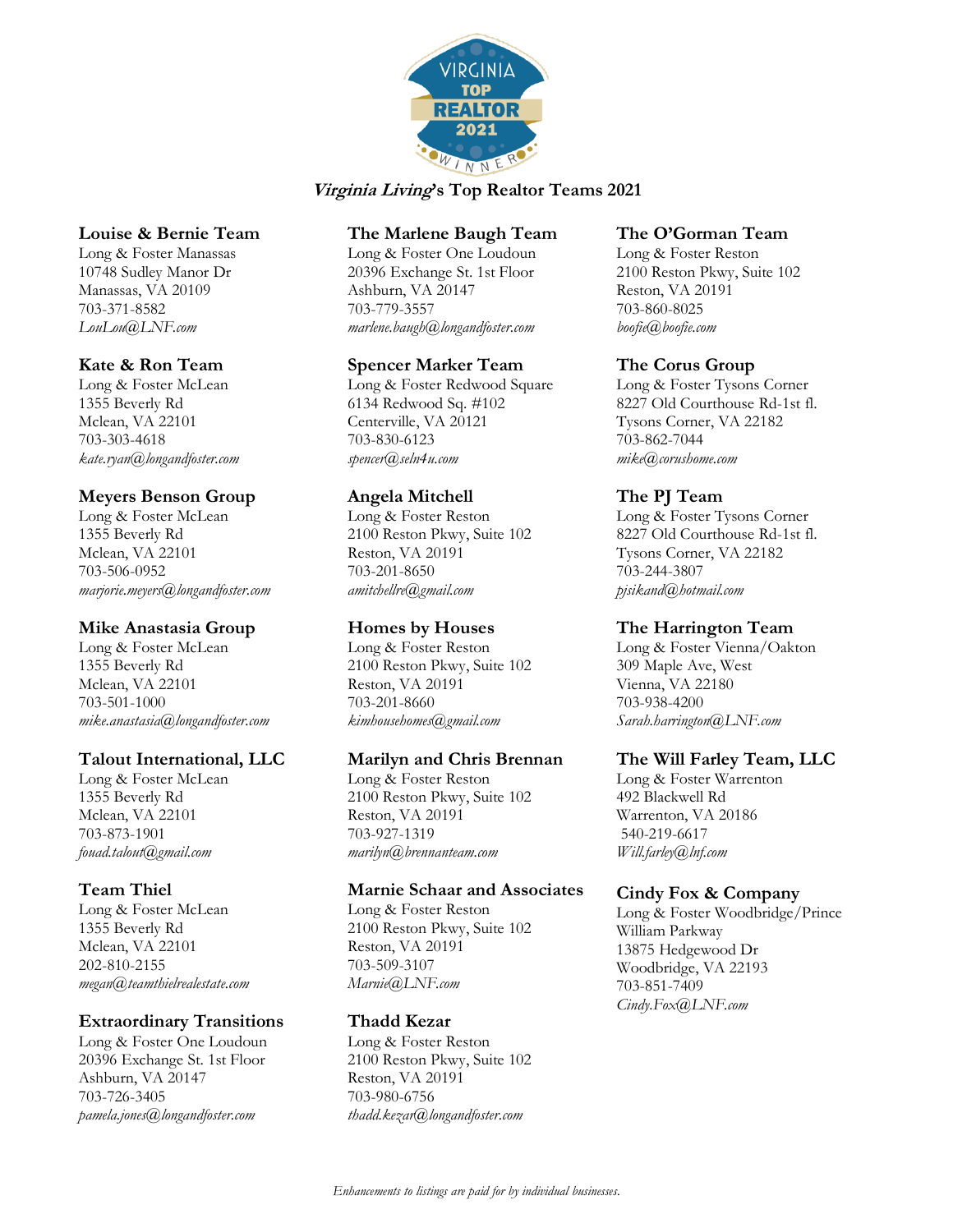

### **Claudia Sarmiento**

Long & Foster Woodbridge/Prince William Parkway 13875 Hedgewood Dr Woodbridge, VA 22193 703-338-6223 *Claudia.Sarmiento@LNF.com*

#### **Nancy M. Poe**

Long & Foster Woodbridge/Prince William Parkway 13875 Hedgewood Dr Woodbridge, VA 22193 703-405-0775 *Nancy.Poe@gmail.com*

## **Beall & Rehill**

RE/MAX Distinctive 1307 Dolley Madison Blvd, Suite 1A McLean, VA 22101 703-403-1064 *kathy@beallrehill.com*

## **Chambers Theory**

RE/MAX Distinctive 1307 Dolley Madison Blvd, Suite 1A McLean, VA 22101 703-303-8069 *tommy@chamberstheory.com*

## **Ray Gernhart and Associates**

RE/MAX Executives 2704 Richmond Hwy Alexandria, VA 22301 571-992-0700 *rgernhart@aol.com*

## **Renee Mumford Team**

RE/MAX Executives 10887 Oak Green Ct Burke, VA 22015 703-939-7510 *reneemumford.realtor@gmail.com*

## **Team Bruce Tyburski**

RE/MAX Executives 8442 Old Keene Mill Rd Springfield, VA 22152 703-879-0505 *[brucetanya@aol.com](mailto:brucetanya@aol.com)*

### **The Abuzar Waleed Team**

RE/MAX Executives 12781 Darby Brooke Ct Woodbridge, VA 22192 703-622-3213 *abuzarwaleed@remax.net*

## **The Kimberly Darwaza Team**

RE/MAX Executives 12001 Lee Jackson Memorial Hwy Fairfax, VA 22033 703-856-2254 *kim@kimdarwaza.com*

# **The Putnam Group**

RE/MAX Executives 12001 Lee Jackson Memorial Hwy #200 Fairfax, VA 22033 703-928-6514 *mike@putnamgroupsells.com*

## **Gillies Team**

RE/MAX Real Estate Connections 8859 Sudley Rd, Suite 101 Manassas, VA 20110 540-300-2500 *michael@gilliesteam.com*

#### **Anne and Nate**

Washington Fine Properties 3201 New Mexico Ave NW, Suite 220 Washington, DC 20016 202-333-5905 *nate.guggenheim@wfp.com*

## **HRL Partners**

Washington Fine Properties 3201 New Mexico Ave NW, Suite 220 Washington, DC 20016 202-243-1620 *robert.h@wfp.com*

#### **Peggy and Stacey**

Washington Fine Properties 3201 New Mexico Ave NW, Suite 220 Washington, DC 20016 703-346-8326 *peggy.richardson@wfp.com*

### **Robert and Tyler**

Washington Fine Properties 3201 New Mexico Ave NW, Suite 220 Washington, DC 20016 202-841-6170 *robert.crawford@wfp.com*

## **Scruggs and Dopslaff**

Washington Fine Properties 3201 New Mexico Ave NW, Suite 220 Washington, DC 20016 703-795-0697 *gary.dopslaff@wfp.com*

## **The Lewis Team**

Washington Fine Properties 3201 New Mexico Ave NW, Suite 220 Washington, DC 20016 703-973-7001 *diane.lewis@wfp.com*

#### **The Prendergast Team**

Washington Fine Properties 3201 New Mexico Ave NW, Suite 220 Washington, DC 20016 703-973-7001 *marianne.prendergast@wfp.com*

## **The Wilkes McLaren Team**

Washington Fine Properties 3201 New Mexico Ave NW, Suite 220 Washington, DC 20016 703-282-0634 *christopher.wilkes@wfp.com*

## **The Yerks Team**

Washington Fine Properties 3201 New Mexico Ave NW, Suite 220 Washington, DC 20016 703-760-0744 *piper@yerks.com*